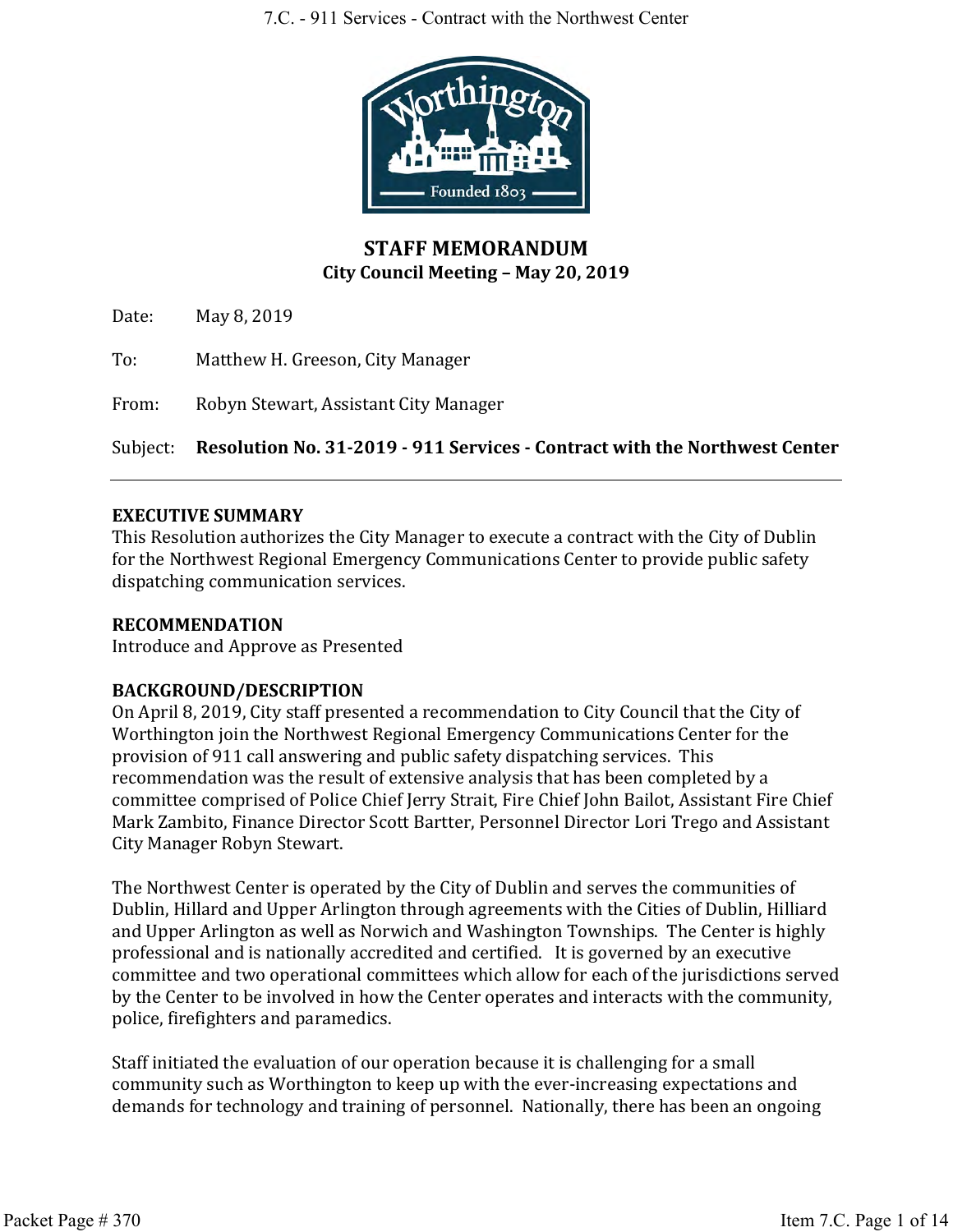trend of smaller centers consolidating with other jurisdictions to provide this service. Joining the Northwest Center will allow us to join together with the other jurisdictions served by the Center to enhance the services that are provided.

Our analysis has identified a number of benefits to joining the Northwest Center. These benefits include:

- 1. Quicker response times for Worthington paramedics, firefighters and police when a person calls 911 from a cell phone due to elimination of the transfer that now occurs with 911 cell phone calls
- 2. More focused attention for the 911 caller via a dedicated call taker, while separate personnel are tasked with dispatching the first responders
- 3. More extensive and quicker use of technology
- 4. Greater capacity to handle large-scale emergency events
- 5. More robust training for personnel

It is important to note that this recommendation is not driven by the performance of the people who currently work in our 911 center. We have highly trained and dedicated individuals who provide a high level of service to our community and our first responders. The recommendation is being made because of the limitations that occur when operating a small, independent center. We cannot attain the same level of service as the Northwest Center simply due to the size of our operation.

Since we presented this recommendation in early April, we have held extensive and multiple conversations with the community about the recommendation. The following steps have been taken to communicate the recommendation:

- 1. Discussion at Police Citizens Academy Alumni Association April 8 & May 13
- 2. Briefings with Riverlea, Perry Township & Sharon Township April 15
- 3. Brief Announcement at Lions Club April 23
- 4. Brief Announcement at Old Worthington Partnership Annual Meeting April 23
- 5. Brief Announcement at Chamber's Eggs & Issue Breakfast April 25
- 6. Coffees with the Chiefs April 29 & May 8
- 7. Discussion at Downtown Merchants' Meeting April 30
- 8. Public Forums May 1 & May 6
- 9. Discussion at Chamber's Economic Development Committee May 2
- 10. Telephone Town Hall May 14
- 11. Presentation at Dublin-Worthington Rotary May 15
- 12. Emailed information to Citizens Academy Alumni & Members of City Boards & Commissions
- 13. Hand-delivered information to apartment residents at The Heights and Stafford Village; emailed apartment management at other locations
- 14. Posted information on the City's Website and sent out notice via Notify Me
- 15. Information in Neighborhood News e-newsletter
- 16. Information in Village Talks mailed newsletter delivered to every household
- 17. Information on Facebook and Twitter
- 18. Two short videos explaining benefits
- 19. Newspaper articles included in the *Columbus Dispatch* and *This Week News*.
- 20. Boosted the public forums, coffees and videos on Facebook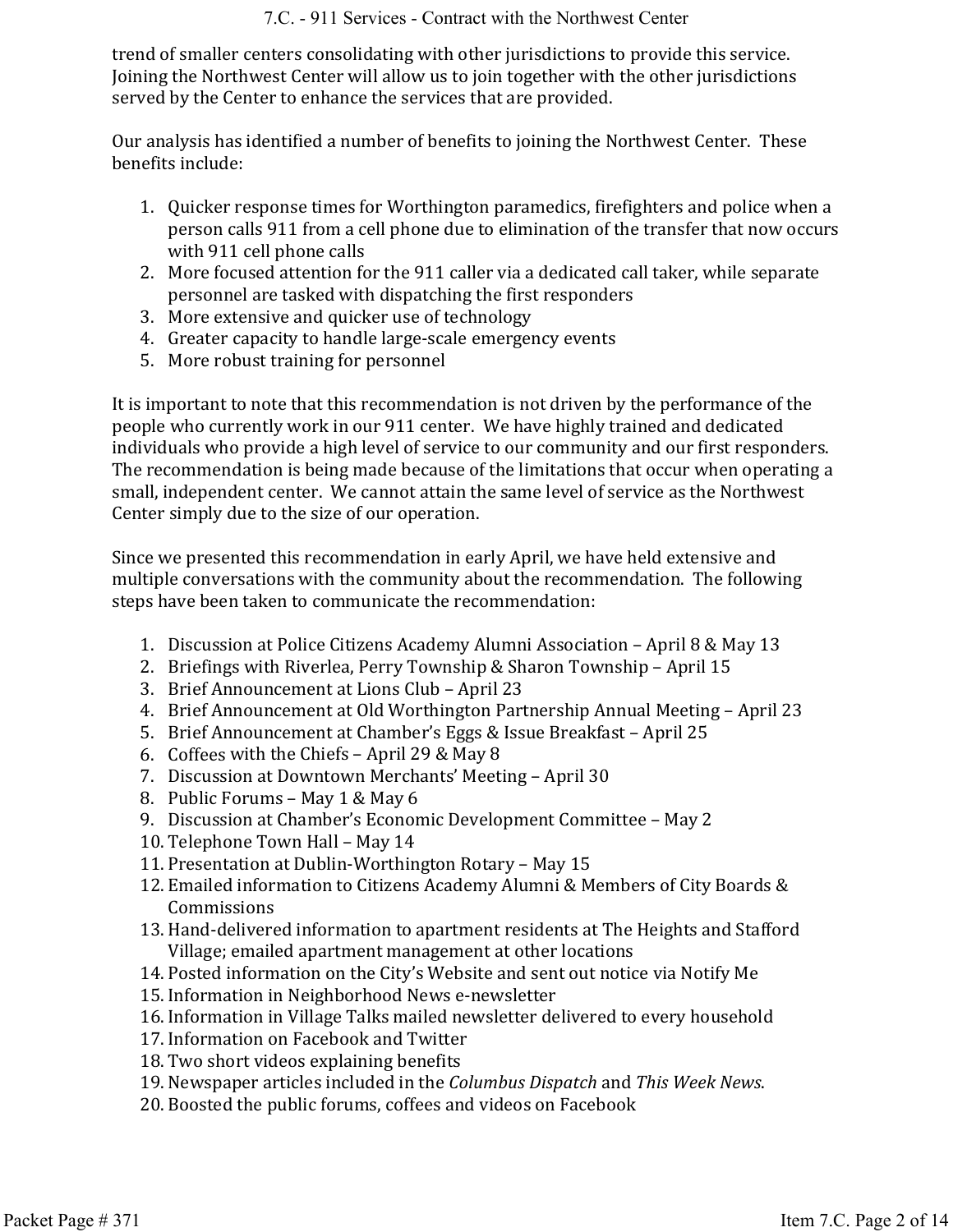## 21. Recording of Telephone Town Hall made available on the City's website

The Resolution for this agenda item authorizes the City Manager to execute a contract with the City of Dublin for the Northwest Center to provide public safety dispatching communication services. Dublin, through the Northwest Center, will provide police and fire emergency communications including answering 911 calls, other emergency calls, and some after-hours nonemergency calls. Dublin will also provide emergency dispatch of police, firefighters and medics, and radio communications for the Worthington Division of Police and the Worthington Division of Fire & EMS. Worthington Police and Fire/EMS will still be the ones that respond to the emergency. A draft agreement is attached, which will be finalized as we confirm additional details of the implementation.

Upon adoption of the Resolution, staff will continue to meet with representatives of the Northwest Center to finalize the details of implementation. The transition will take more than a year. It is anticipated that Fire & EMS support will transition by July 2020 and Police support will transition by September 2020.

Extensive information on this topic is available on the City's website at www.worthington.org/911. Among the materials available on the website is an in-depth analysis report that details the evaluation that was conducted by the staff team.

## **FINANCIAL IMPLICATIONS/FUNDING SOURCES** (if applicable)

The total cost for the Northwest Center is determined each year through the development of the Joint Dispatching Budget. Each fall, the Northwest Center staff work with the Executive Committee comprised of the Chiefs of each of the jurisdictions to develop a budget by consensus. This Joint Dispatching Budget then goes to the Dublin City Council for adoption as part of the City's operating budget. Once the Joint Dispatching Budget is finalized, the costs are allocated across each of the jurisdictions served by the Center based on a formula for usage of the center. The amount that will be charged to Worthington can vary from one year to the next, depending on the number and type of calls we experience and the adopted Joint Dispatching Budget. The run amounts and call types are updated each summer with data related to the preceding 12 months. This accounts for changes in run amounts and types over time.

We will have influence over the Joint Dispatching Budget through the Executive Committee. Any additions to the budget from one year to the next are done by consensus from the group. Sometimes items are added that may have previously been funded elsewhere to take advantage of cost sharing. One example is the ongoing maintenance and support cost for the fire station alerting systems (this is the system that announces inside the fire station the details of the run being dispatched). Each jurisdiction previously funded this separately but the entities currently a part of the Northwest Center added it to the Northwest Center budget so they could cost share on the maintenance rather than having separate contracts.

As part of our analysis, we projected costs for the continued operation of our own Worthington Center and joining the Northwest Center. According to the analysis, the first year would have transition costs which would make joining the Northwest Center more expensive. These transition costs include modifications to our Police Building, small modifications to the Fire Station, expenses associated with new workstations that would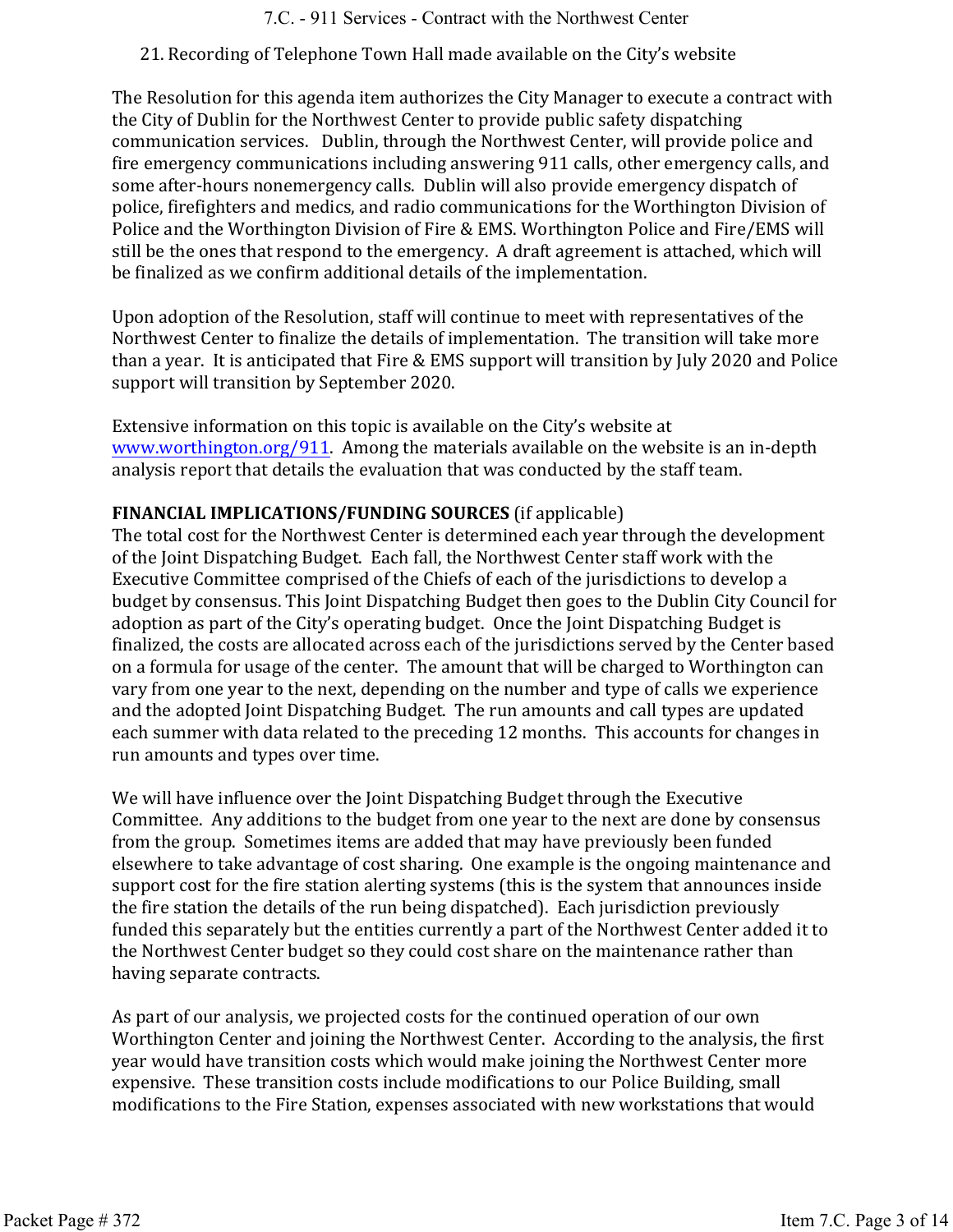#### 7.C. - 911 Services - Contract with the Northwest Center

need to be added to the Northwest Center and investment in equipment and technology to allow our police & fire personnel to communicate with the Northwest Center. After the first year, we would see annual operational savings which would offset the initial transition costs. By the fourth year, we would have paid off the transition costs and would experience ongoing costs savings.

We will receive the contract cost for services from the Northwest Center for the upcoming year in the fall of each year based on the Joint Dispatching Budget and Worthington's proportional use of the Center. This will enable us to incorporate the amount into the annual operating budget.

#### **ATTACHMENTS**

Resolution No. 31-2019 Draft Agreement with the City of Dublin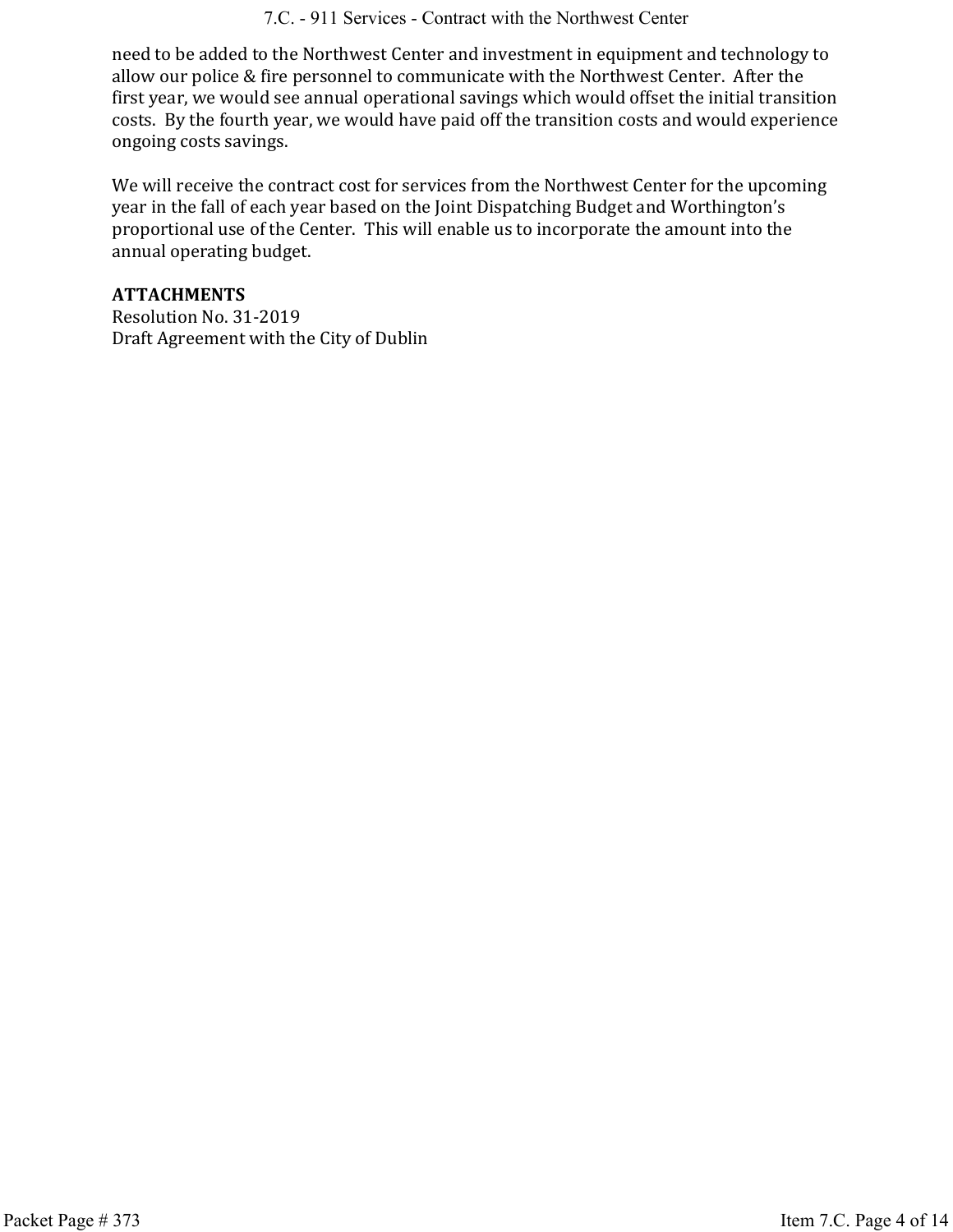#### RESOLUTION NO. 31-2019

Authorizing the City Manager to Enter into an Agreement with the City of Dublin for the Northwest Regional Emergency Communication Center to Provide Public Safety Dispatching Communication Services.

WHEREAS, on April 8, 2019 City staff presented a recommendation to City Council that the City of Worthington join the Northwest Regional Emergency Communications Center (NRECC) for the provision of 911 call answering and public safety dispatching services; and,

WHEREAS, the Northwest Regional Emergency Communications Center (NRECC), operated by the City of Dublin, currently serves the communities of Dublin, Hillard and Upper Arlington, and is governed by an executive committee and two operational committees which allow for each of the jurisdictions served by the Center to have input on how the Center operates and interacts with the community, police, firefighters and paramedics; and,

WHEREAS, some of the benefits of joining NRECC include quicker response times for Worthington paramedics, firefighters and police when a person calls 911 from a cell phone due to elimination of the transfer that now occurs with 911 cell phone calls, more focused attention for the 911 caller via a dedicated call taker, while separate personnel are tasked with dispatching the first responders, and greater capacity to handle large-scale emergency events; and,

WHEREAS, City staff is recommending that the City enter into a three year agreement with Dublin commencing January 1, 2020 in which Dublin would furnish the facilities, personnel and equipment for the purpose of providing dispatching communication services and the City would pay Dublin its proportionate share of the annual joint dispatch budget calculated based upon the number and types of calls for service from the prior year;

NOW THEREFORE, BE IT RESOLVED by the Council of the Municipality of Worthington, County of Franklin, State of Ohio:

SECTION 1. That City Council has determined that contracting with the City of Dublin for the Northwest Regional Emergency Communication Center to provide public safety dispatching communication services is in the best interest of the City and its residents.

SECTION 2. That the City Manager is hereby authorized and directed to negotiate and execute an agreement with the City of Dublin for the Northwest Regional Emergency Communication Center to provide public safety dispatching communication services, subject to approval to form by the Law Director.